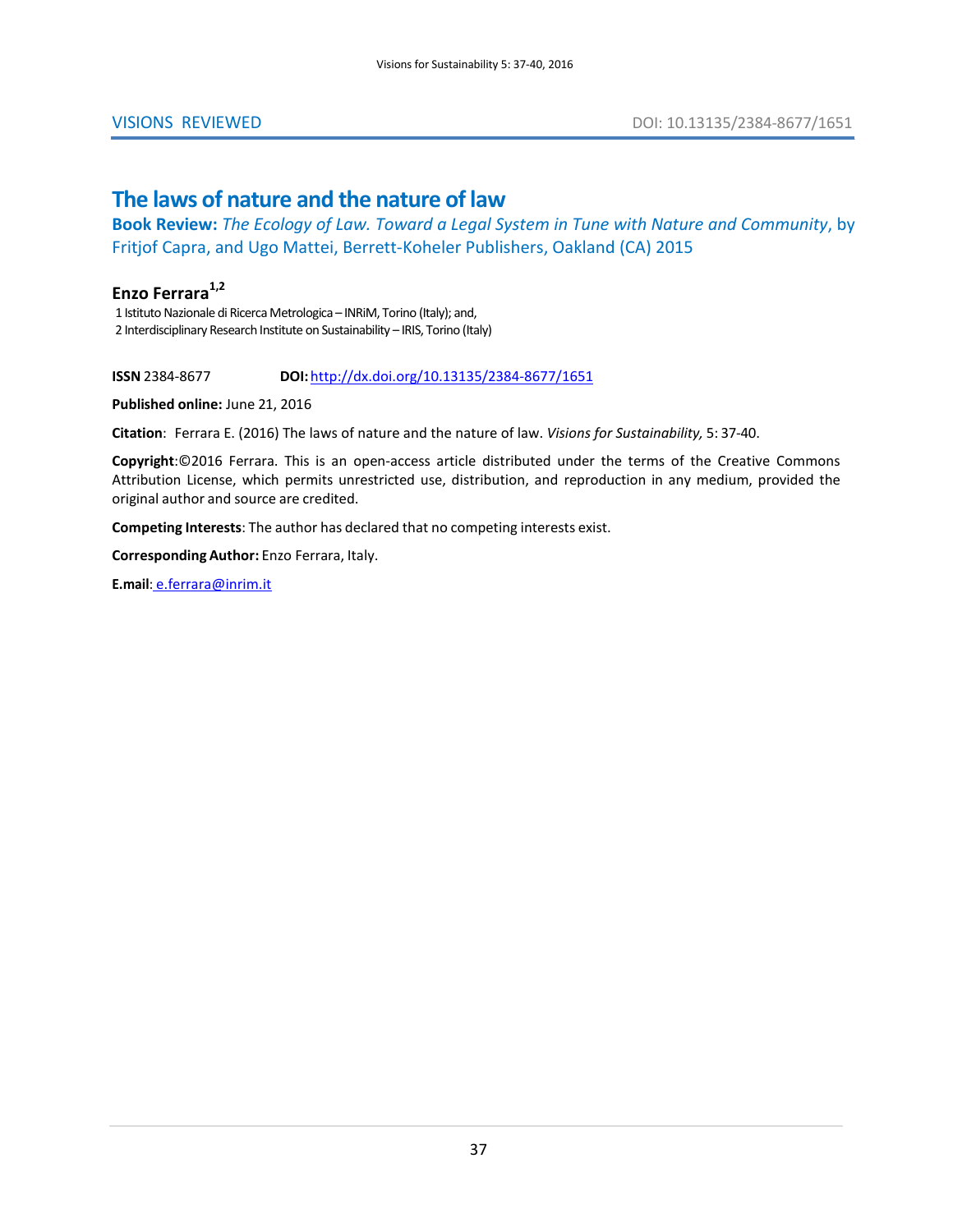In November 2014, environmental control, healthcare strategies and the justice system itself all suffered a defeat when the Italian Supreme Court overturned a previous 18-year prison sentence on Stephan Schmidheiny, the former owner of Eternit, a giant construction corporation whose activities had caused 3.000 deaths due to the use of asbestos in its plants in Italy [1](#page-1-0),[2](#page-1-1). In December 2014 there was a similar case in another trial concerning 250.000 tons of<br>highly toxic substances that had been toxic substances that had been discovered in Bussi sul Tirino (Pescara), buried by Montedison, a former leader in the chemicals industry. The huge amount of poisons – the largest single example of abusive dumping of toxic wastes in Europe – heavily contaminated drinking water[3](#page-1-2). Nevertheless, for the Court nobody could be found guilty, since by Italian law the evidence for prosecuting Eternit and Montedison was statute-barred, because the statutory time limit had been exceeded in both cases. Eternit left Italy in 1986, some 30 years ago, and, according to investigators, the toxic dumping in Bussi sul Tirino took place in the same period, continuing up to the 1990s.

While some may argue that preserving the individual's right to time-limitation in certain legal prosecutions can produce justice today, it can clearly cause much greater injustice in the future. In the case of environmental crimes, there is a clear discrepancy between the timescales of law and those of nature<sup>4</sup>. There are significant latency intervals for contaminants dispersed in the environment before they irremediably pollute the soil, deep waters or the air, thereby causing the insurgence of degenerative diseases. Mesothelioma – a malignant cancer induced by asbestos – typically arises 20 to 50 years after exposure. It is extremely difficult to base a trial on evidence that emerges after such a long period of time. In the end, the largest-ever trial involving

<span id="page-1-5"></span><span id="page-1-0"></span><sup>1</sup> *[Procès Eternit: annulation de la condamnation de](http://business-humanrights.org/en/eternit-lawsuit-re-asbestos-exposure-in-italy%23c107425)  [l'industriel suisse, Schmidheiny](http://business-humanrights.org/en/eternit-lawsuit-re-asbestos-exposure-in-italy%23c107425)*, Le Soir (Belgique), online 19 novembre 2014.

<span id="page-1-6"></span><span id="page-1-1"></span><sup>2</sup> [Eliane Patriarca,](http://www.liberation.fr/auteur/7834-eliane-patriarca) *Amiante : «Le déni du crime industriel»,* Liberation, 4 décembre 2014

<span id="page-1-7"></span><span id="page-1-2"></span><sup>3</sup> Peter Popham, *Toxic secret of Italy's 'unspoilt' region*, The Independent, 21 April 2007

<span id="page-1-3"></span><sup>4</sup> See [Rob Nixon,](http://www.hup.harvard.edu/results-list.php?author=12985) *Slow Violence and the* 

<span id="page-1-4"></span> $\overline{a}$ 

<span id="page-1-8"></span>*Environmentalism of the Poor*, Harvard University Press, 2013

asbestos-related deaths<sup>[5](#page-1-4)</sup> led to a Court ruling that nullified some 30 years of legal battles, failing to bring justice for the rights of people who still die from asbestos even four decades after Eternit went bankrupt.<br>While ecological disasters

While ecological disasters (e.g. Casale Monferrato, Minamata Bay, Bhopal, Exxon-Valdez, the BP Gulf oil spill, the Niger Delta and many more) create media attention and may make legal history as regards the global environment<sup>6</sup>, they also represent a major weakness in Western jurisprudence since no means are available to remedy past errors and prevent their reiteration. It could be argued that in the light of such disasters a precautionary principle should be adopted[7](#page-1-6) and that jurisprudence should be more concerned with the environment, since, as proponents of the *Anthropocene* sustain, mankind – or at least a part of it – now endangers all biological and physical systems on Earth and no species, lands, or water sinks are free from its impact[8.](#page-1-7)

While recognising the importance of this perspective, Ugo Mattei warns of the risk of succumbing to Western capitalism's illusion of its own omnipotence. Humanity must realize that its grandiose analysis of the extent of its own agency is more fantasy than fact. The current state of ecological catastrophe would suggest following a path toward devolution rather than an insistence on even more human power and contro[l9](#page-1-8). Mattei is professor of law at the Universities of California (USA) and Turin (Italy) and co-authored with Fritjof Capra – the Viennese physicist and philosopher – *The Ecology of Law*, a book presenting jurisprudence as a discipline with a conceptual structure parallel to that of natural science. The volume comes out of years of dialogues and seminars

 $\overline{a}$ 

<sup>5</sup> David Allen, Laurie Kazan-Allen (eds.), *Eternit and the Great Asbestos Trial*, The International Ban Asbestos Secretariat – IBAS, London 2012

<sup>6</sup> *Late lessons from early warnings: the precautionary principle 1896-2000,* Environmental issue report No 22/2001, 2002

<sup>7</sup> *Late lessons from early warnings: science, precaution, innovation*, EEA Report No 1/201, 2012

<sup>8</sup> Will Steffen, Paul J. Crutzen and John R. McNeill, *The Anthropocene: Are Humans Now Overwhelming the Great Forces of Nature?*, Ambio, Vol. 36, No. 8, December 2007

<sup>9</sup> Ugo Mattei, *The new nature forum*, The Boston Review online, January 11th 2016 [http://bostonreview.net/forum/new-nature/ugo-mattei-ugo](http://bostonreview.net/forum/new-nature/ugo-mattei-ugo-mattei-response-new-nature)[mattei-response-new-nature](http://bostonreview.net/forum/new-nature/ugo-mattei-ugo-mattei-response-new-nature)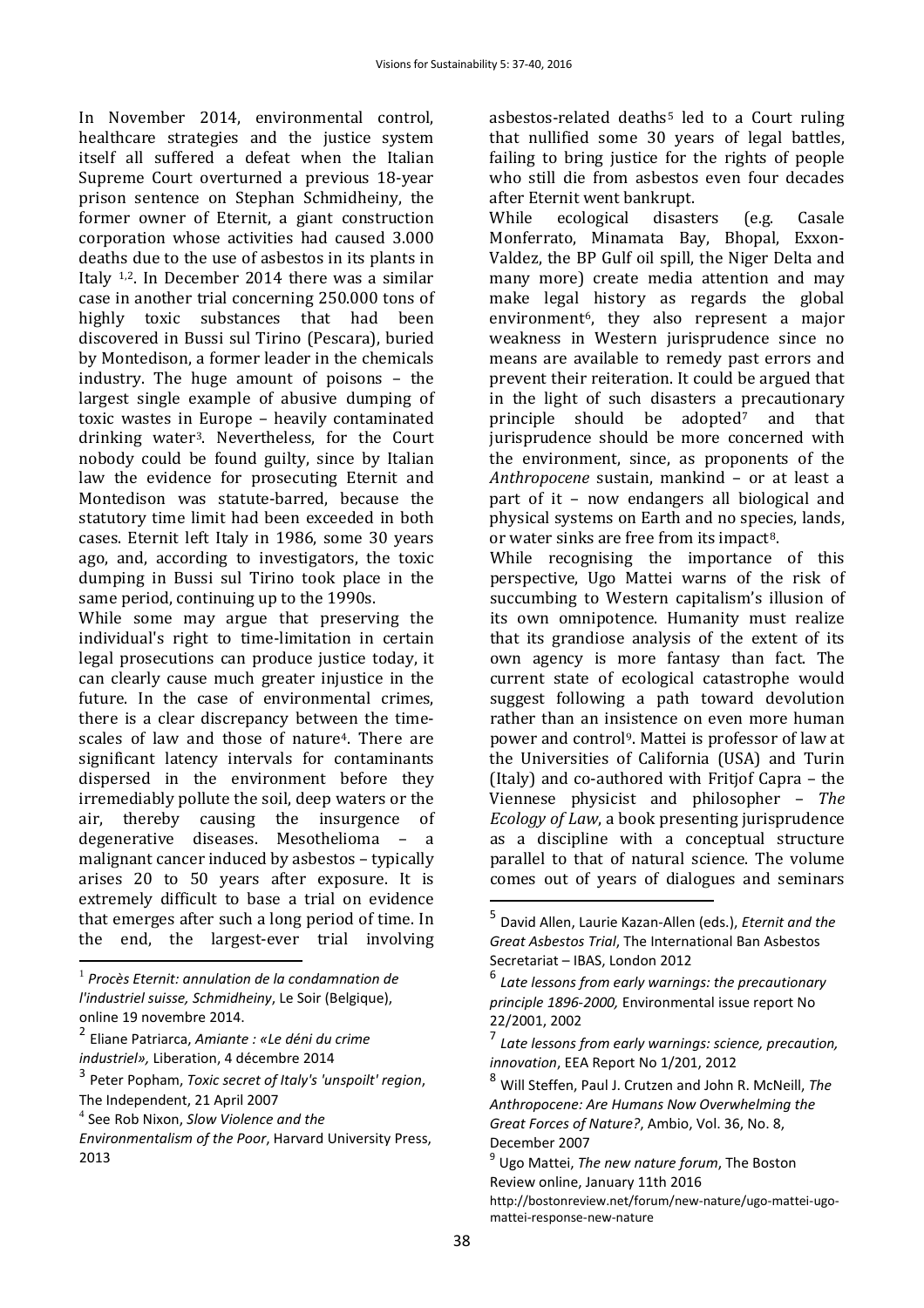jointly held by the two authors who address the question of how to move "toward a legal system in tune with nature and community", and it was the 2016 gold winner in the political/current events category of the Benjamin Franklin award, one of the highest honours for independent USA publishers.

Over ten chapters, Capra and Mattei connect conceptual changes in scientific knowledge with changes in society and analyse the relationship between science and law, exploring the evolution of Western thought from the ideas of the cosmos as a chaos, to the faith in the world as a collection of single entities resembling machines. In a similar fashion, the authors argue, seeing society as a collection of<br>mechanisms, the evolution of Western evolution of Western jurisprudence has pursued a reductionist paradigm. The same has happened to natural resources that, from indivisible socialised commons, have been transformed into assets subject to financial capital (Ch. III: *From Commons to Capital*). According to the authors, this is the transformation of the environment caused by economics and the most dangerous legacy of modernity (Ch. IV: *The Great Transformation and the Legacy of Modernity*).

Nature's lifecycles bring a series of periodic transformations sustained by the contribution of a few crucial inorganic substances and their cycles. Complex ecological principles rule all the ongoing changes of the environment, which in turn have generative rather than extractive features. By contrast, modernity has a dangerous commitment to speed, control and<br>domination underlying the ideology of domination underlying the ideology consumerism and the pretence that it is always possible to remedy the damage done to nature and society and fill in the extractive dynamic of industrialism. Capra and Mattei observe that science and jurisprudence mutually rely on notions of a world governed by rigid principles and in this sense tend to give support to the dominant Western worldview of perfectible<br>human control. Western economy has Western economy accordingly used politics, law, and technology to exploit nature, leaving non-experts unaware of the short and long-term costs. Jurisprudence is thus just as responsible for the illusion of control as technology. Moreover, since technology. modernity produced the materialistic and extractive attitude of the Industrial Age, both scientists and jurists share responsibility for today's global crisis. However, even this perspective does not fully encompass the

ongoing transformation of science. Although the mechanistic trap still dominates jurisprudence and economics, even hard sciences have already produced a new vision. Quantum theory and relativity have shattered the dogmas of positivism by showing that the world can no longer only be broken down into independent, elementary units. Subatomic [particles](https://en.wikipedia.org/wiki/Particle) interact in ways such that the [quantum state](https://en.wikipedia.org/wiki/Quantum_state) of each one cannot be described independently. "A described independently. subatomic particle is a set of relationships that reach outward to other things, which are themselves sets of relationships" (Ch. V: *From the Machine to the Network*). A shift in emphasis from the parts to the whole has followed in science, undermining the Cartesian-Newtonian paradigm. Gradually the idea of a connectedworld has emerged, challenging the previous notion of a world made of machine-like entities. Unfortunately, an equivalent paradigm shift has not followed in the development of human laws and an involution of the human societies toward<br>irreversible disorder seems unavoidable. unavoidable. However, human laws, like those of nature, are<br>not ineluctably constrained within the constrained mechanistic vision and Capra and Mattei make some proposals for change, embracing a vision of nature based on patterns of relationships, systemic thinking, and ecological community

(Ch. VIII: *From Capital to Commons*). A revolution able to introduce a systemic paradigm also within politics requires long-term strategies to move the focus within the social domain from the individual to relationships, promoting all sustainable behaviours. In order to re-generate relationships, institutional structures must avoid concentrating power and instead render it widespread throughout the community. It must also reject the accumulation and exploitation by few of resources belonging to all members of the community. The need for such a shift is urgent as for the first time a separation occurs in the Western thought between the laws of nature, which are selfsustaining and community-based, and human laws that support the extractive and exploitative together with individual gain.

A new ecological legal order should be based on natural literacy, a common defence of shared resources, and a concerted effort to limit anthropogenic impacts. Rather than demand that nature submit to human laws, we need a profound change in legal paradigms and an ecological adaptation of social rules. The ecology